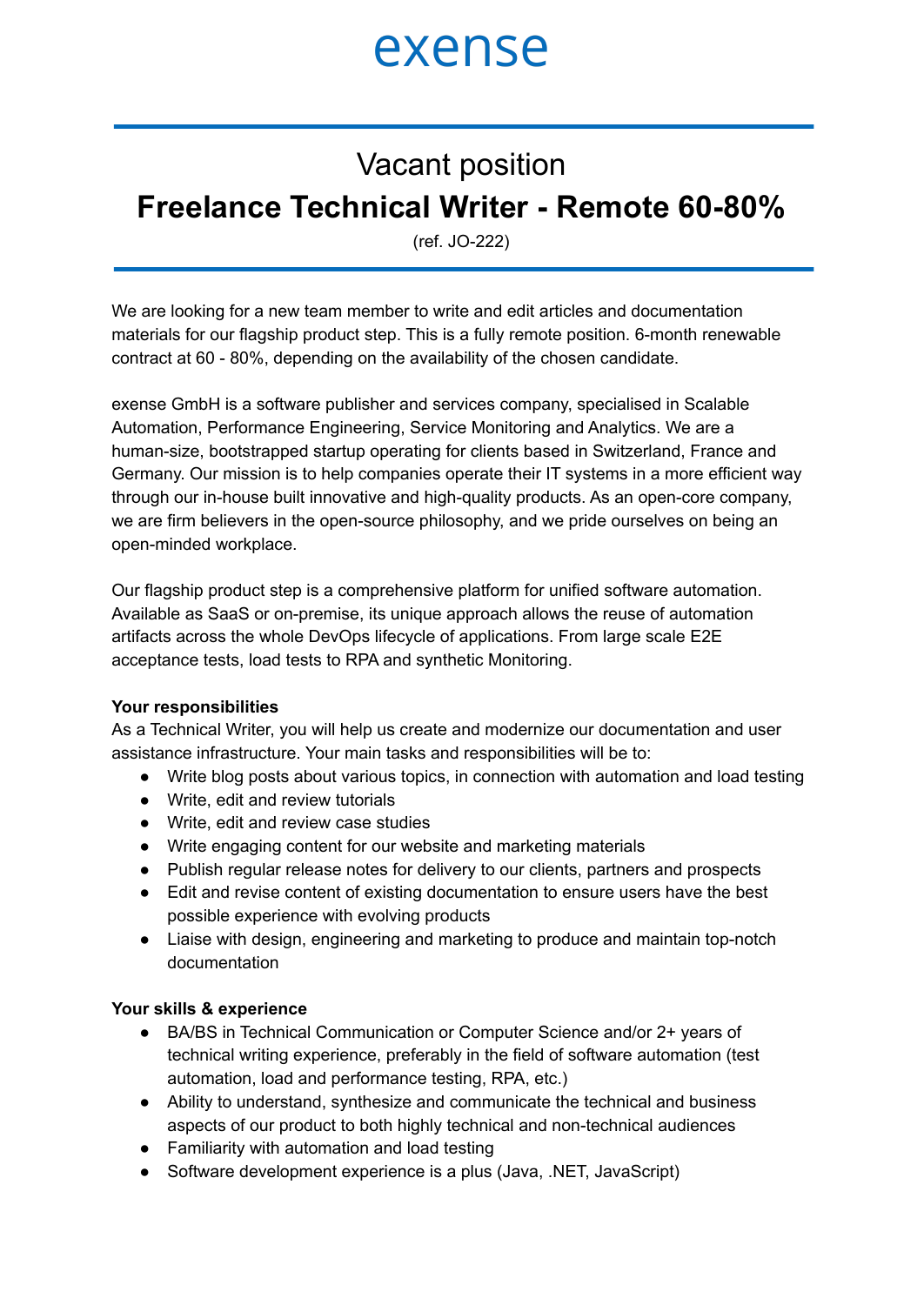# exense

- Experience with analytics platforms
- Ability to manage multiple writing assignments simultaneously
- Fluency in English
- Strong written and verbal communication skills

#### **What are we looking for?**

- **Creative thinking -** You're an analytical thinker constantly looking for new challenges. You're curious and question things to view problems from different perspectives and to find unique solutions.
- **Collaboration -** You're an open-minded and dedicated person. We build up team effectiveness through questioning, finding solutions together and supporting peers. You focus on adding value to projects and communicate well with those who work with or around you.
- **Education -** You hold a Bachelor or Masters degree in Technical Communication, Computer Science or other related field. Equivalent professional experience can be used in lieu of a degree.
- **Autonomy -** You're not afraid of making judgements and decisions, and you're willing to take ownership of a project.
- **Communication -** You're able to communicate information with precision and clarity, and to deal with large revenue clients. You are fluent in English (written and spoken).

#### **Perks & Benefits**

- Human sized company where personal initiatives are rewarded and daily wins are celebrated
- Opportunities for learning and professional development
- Possibility to contribute to various kinds of projects, including some that fall outside of your expertise area
- Flexible and dynamic work environment we respect our people to do their work how and when they work best

#### **Do you want to become part of the team?**

Please send us your application to [hr@exense.ch,](mailto:contact@exense.ch) including:

- Your CV
- Some references (blog posts or any other documentation)
- One sentence to describe our product step (step.exense.ch)
- If you don't have any references, please provide us with the results of the exercise described below.

#### **Exercise**

Applicants will be assessed on the following exercise: **writing a blog post about browser-based load testing with step.** This blog post can be understood as a simplified and polished version of our technical article:

[https://step.exense.ch/knowledgebase/resources/whitepapers/the-tco-of-browser-automation](https://step.exense.ch/knowledgebase/resources/whitepapers/the-tco-of-browser-automation/) Guidelines:

● All information from the article can be used in the blog post